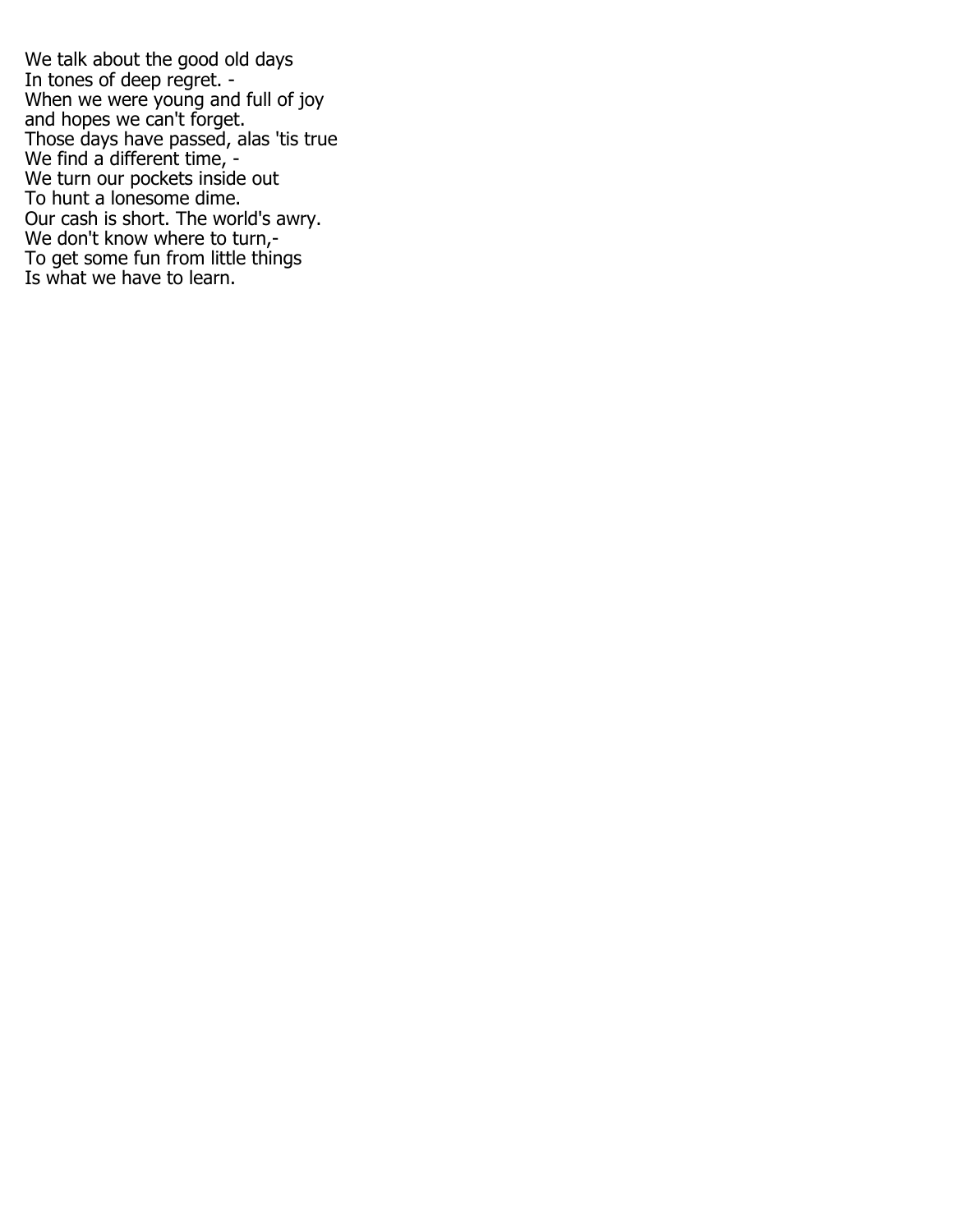A friend is something to possess worth more than cold hard cash as long as love will stay with us Things cant go all to smash. So here's to love and fellowship The kind that don't forget, - The corn crop's good I'm glad to learn And here's a cigarette. Florence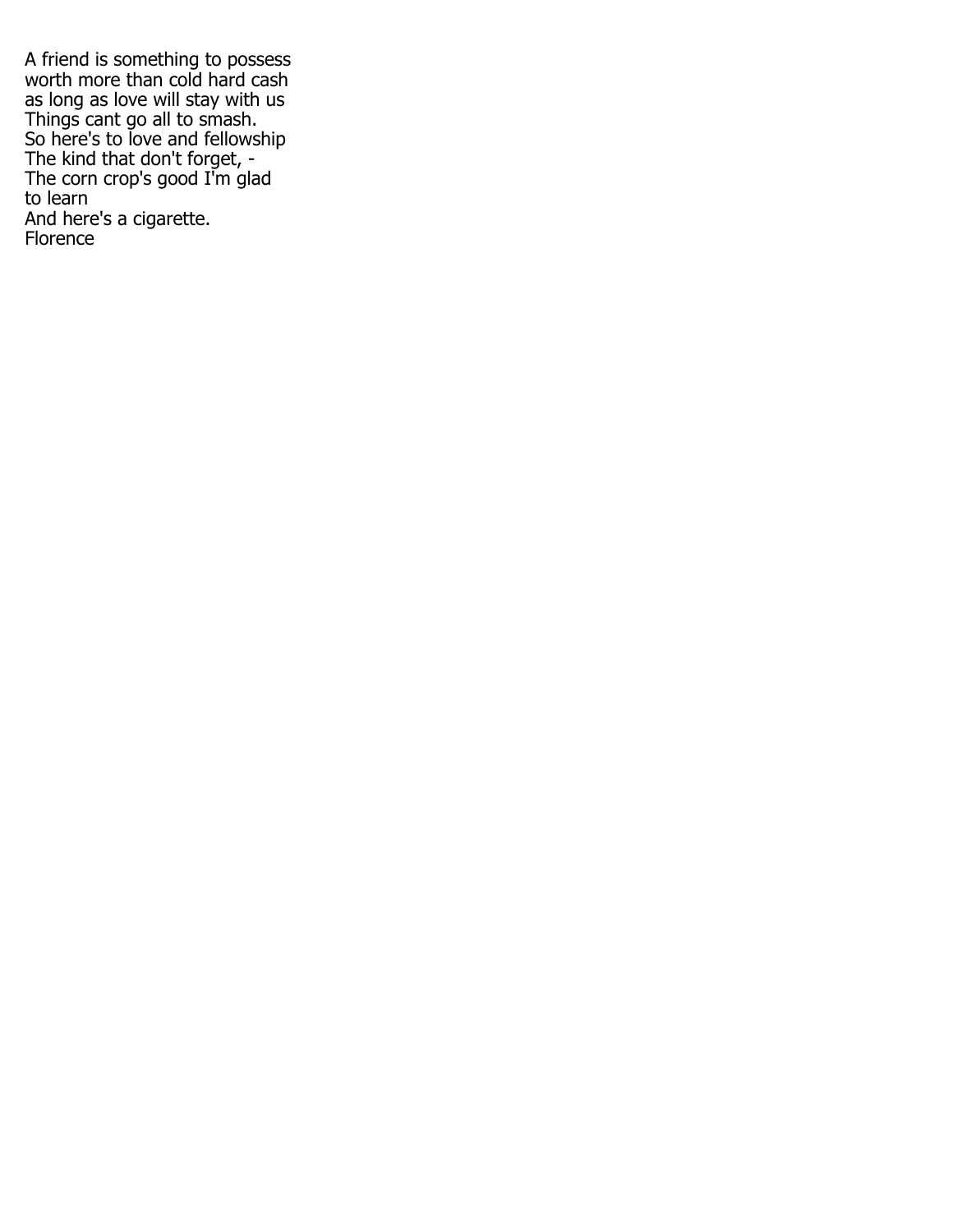Do you know dear, as I know

The years are passing by And we can't stop their going fast No matter how we try. You may be bald, and I'll be gray In just a little while. How can we face this tragedy - And force a gallant smile? I've thought a lot about it all Old age is very sad But, if our friends will still love us It wont be half so bad. We meet new people all the time And put them to the test But they lack something that we crave Old friends are always best.